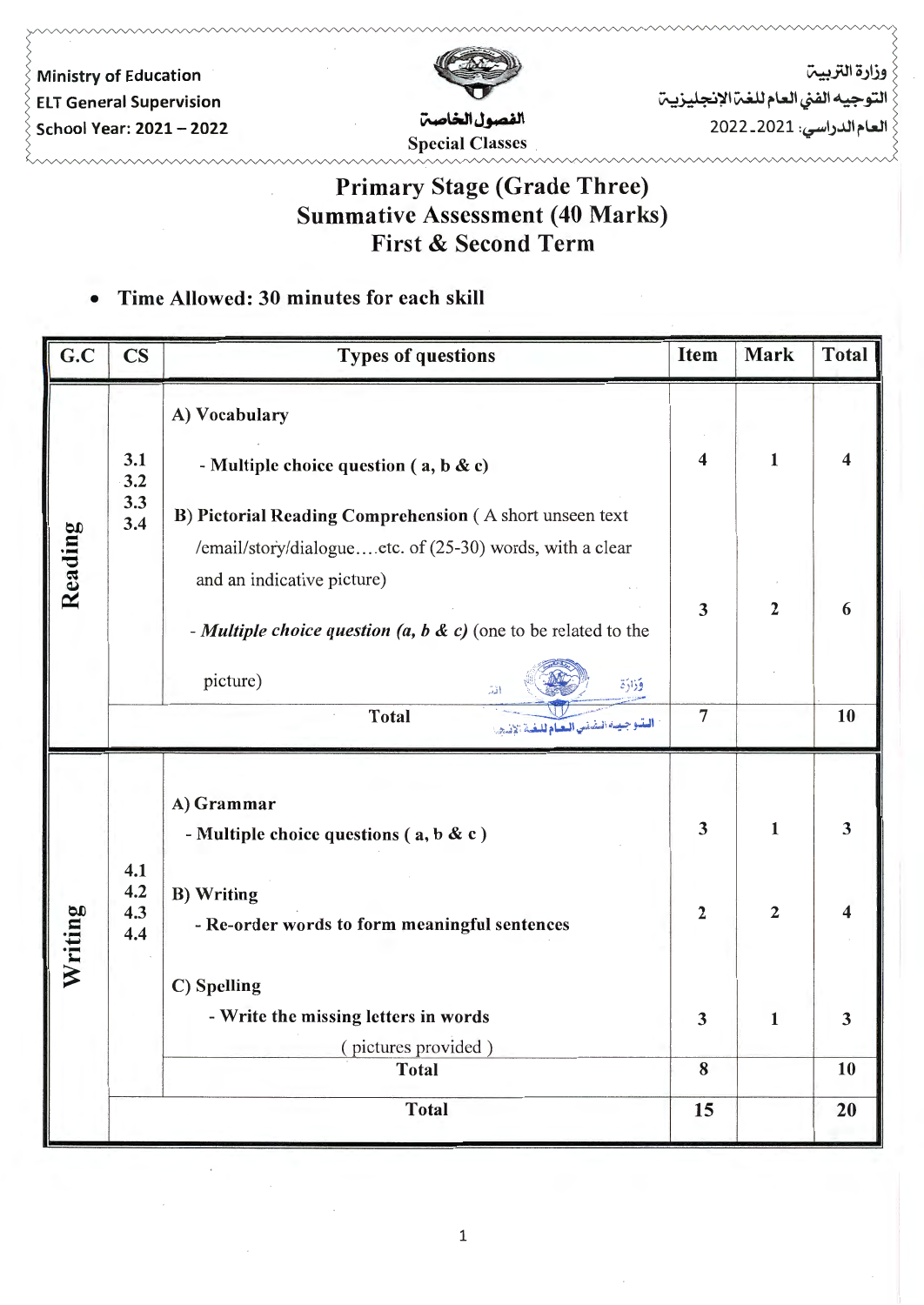

وزارة التربيب التوحيه الفني العام للغي الإنحليزيين لعام الدراسي: 2021-2022

Summative Assessment - Primary Stage - Grade Three تابع

#### NB:

- Each term includes two learning units.
	- $\checkmark$  The first learning unit in each term includes the first two textbook units.
	- $\checkmark$  The second learning unit in each term includes the remaining textbook unit.
- •All types of questions should be tackled.
- •The reading summative assessment to be given by the end of the first two textbook units.
- •The writing summative assessment to be given by the end of the remaining textbook unit.
- A spelling list of 5 words to be given for the spelling question.



**ELT General Supervisor** Suzan Al-Bashiti Suzan AL-Bashiti  $\mu$ an AL - Bart  $\frac{1}{2}$ <br> $\frac{1}{2}$ <br> $\frac{1}{2}$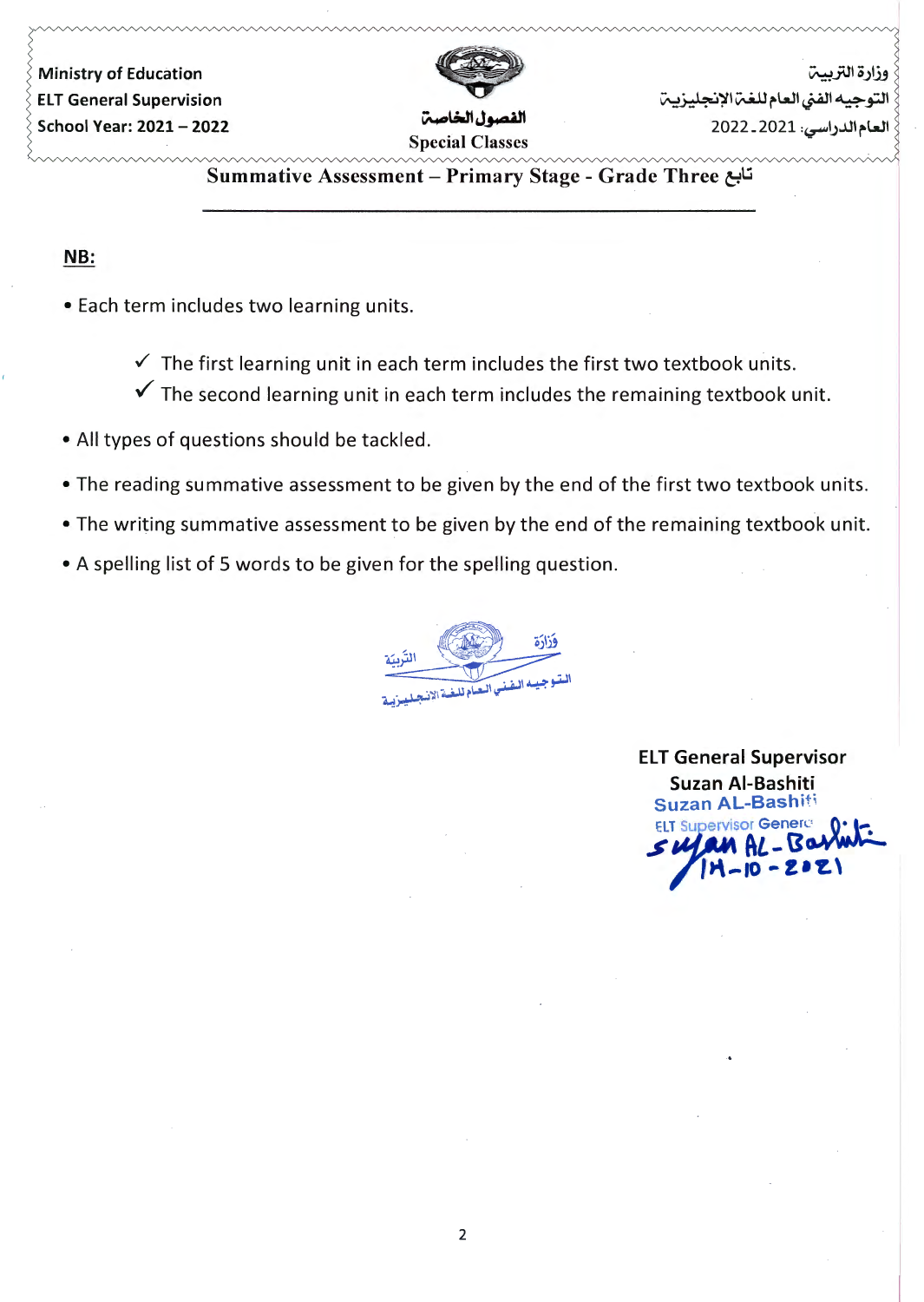

وزارة التربيت التوجيه الفنى العام للغت الإنجليزيت

العام الدراسي: 2021-2022

# Primary Stage (Grade Four) Summative Assessment (40 Marks) First & Second Term

### • Time Allowed: 40 minutes for each skill

| G.C     | $\overline{\mathbf{C}}$  | <b>Types of questions</b>                                                                                                                                                                                                                                                                                         | <b>Item</b>          | Mark Total     |                      |
|---------|--------------------------|-------------------------------------------------------------------------------------------------------------------------------------------------------------------------------------------------------------------------------------------------------------------------------------------------------------------|----------------------|----------------|----------------------|
| Reading |                          | I) Vocabulary<br>- Multiple choice question (a, b and c)<br><b>II</b> ) Reading Comprehension                                                                                                                                                                                                                     | $\overline{4}$       | 1              | 4                    |
|         | 3.1<br>3.2<br>3.3<br>3.4 | (An age-appropriate unseen passage / e-mail / story/dialogue<br>/ table of $(30 - 40$ words & an indicative picture)<br>A) Multiple choice questions (a, b and c)<br>- Best title / Main idea.<br>- Word reference.<br>- Locating explicit information<br>- Synonyms / Antonyms<br>وَزَارَة<br>True / False<br>B) | $\overline{4}$       | $\mathbf{1}$   | $\overline{4}$       |
|         |                          | الستوجيسه التفنني البعيام للغية الإنجيلييزيية<br><b>Total</b>                                                                                                                                                                                                                                                     | $\overline{2}$<br>10 | $\mathbf{1}$   | $\overline{2}$<br>10 |
| G.C     | $\mathbf{CS}$            | <b>Types of questions</b>                                                                                                                                                                                                                                                                                         | <b>Item</b>          | Mark Total     |                      |
|         |                          | <b>III</b> ) Grammar                                                                                                                                                                                                                                                                                              |                      |                |                      |
| Writing |                          | - Multiple choice question $(a, b \&c)$<br>IV) Writing                                                                                                                                                                                                                                                            | 3                    | 1              | 3                    |
|         | 4.1<br>4.2               | A) - Reorder sentences to make a story $(1st Term)$                                                                                                                                                                                                                                                               | $\overline{4}$       | 1              | $\overline{4}$       |
|         | 4.3<br>4.4               | - Write 2 sentences with the help of (2) guide words and a<br>picture provided for each sentence. (2 <sup>nd</sup> Term)                                                                                                                                                                                          | 2                    | $\overline{2}$ | 4                    |
|         |                          |                                                                                                                                                                                                                                                                                                                   |                      |                |                      |
|         |                          | B) Spelling<br>Write the missing letters in words (pictures provided)                                                                                                                                                                                                                                             | 3                    |                | 3                    |
|         |                          | Total $(1st Term)$                                                                                                                                                                                                                                                                                                | 10                   |                |                      |
|         |                          | Total $(2^{nd}$ Term)                                                                                                                                                                                                                                                                                             | 8 <sub>1</sub>       |                | 10                   |
|         |                          | <b>Grand Total</b>                                                                                                                                                                                                                                                                                                | 20                   |                | 20                   |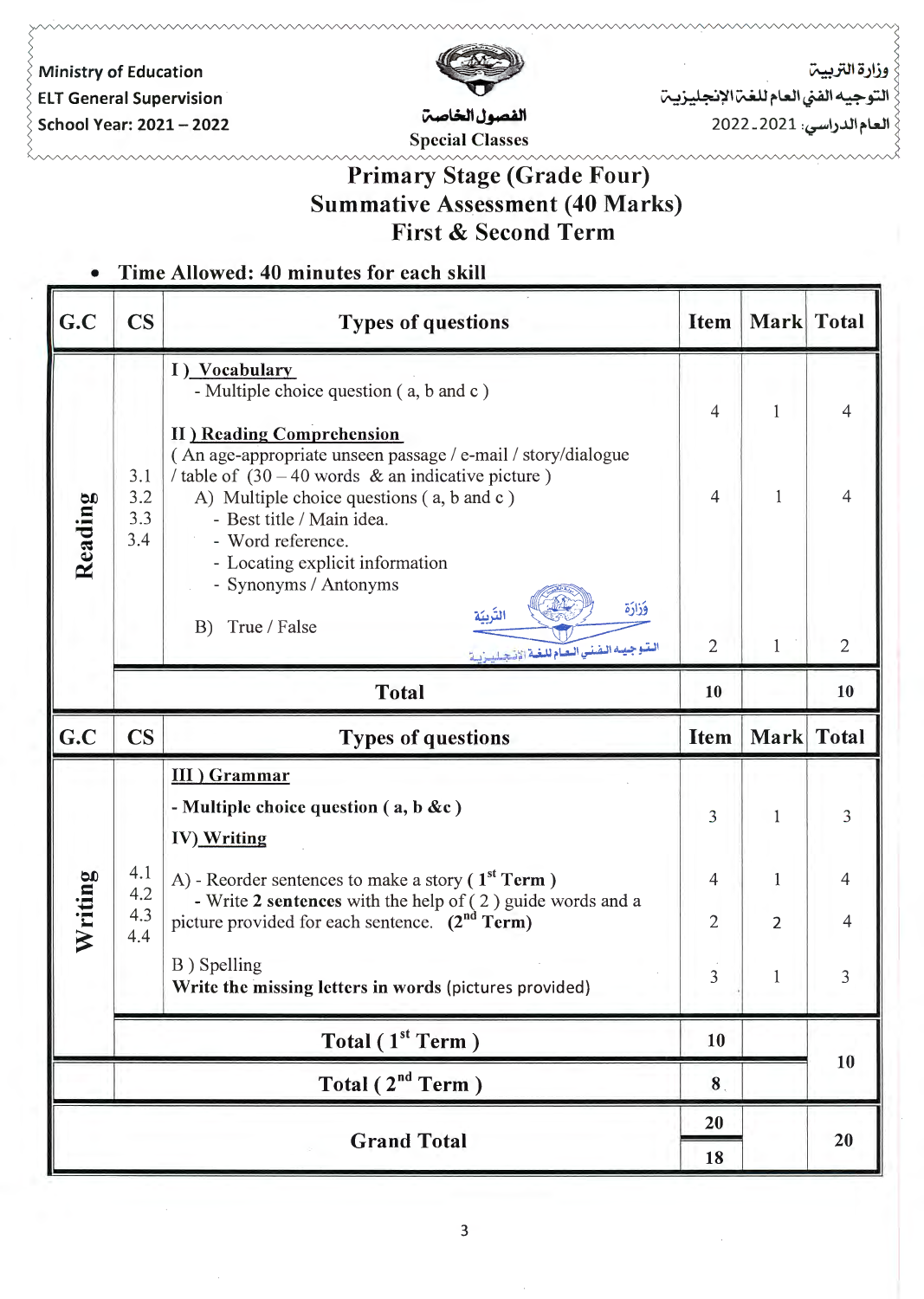

وزارة التربيبة التوجيه الفني العام للغتن الإنجليزيتن العام الدراسي: 2021-2022

### Summative Assessment - Primary Stage - Grade Four تابع

|                   | <b>Rubrics</b>                | <b>Marks</b> | <b>Total</b> |
|-------------------|-------------------------------|--------------|--------------|
|                   | <b>Forming sentences</b>      |              |              |
| <b>Grade Four</b> | <b>Grammar &amp; Spelling</b> |              |              |
|                   | Handwriting & Punctuation     |              |              |

#### NB:

- Each term includes two learning units.
	- $\checkmark$  The first learning unit in each term includes the first two textbook units.
	- $\checkmark$  The second learning unit in each term includes the remaining textbook unit.
- •All types of questions should be tackled.
- •The reading summative assessment to be given by the end of the first two textbook units.
- •The writing summative assessment to be given by the end of the remaining textbook unit.
- •A spelling list of 6 words to be given for the spelling question.

وَزَارَة التريد ليتبوجيبه اليفنس البعياه للبغ

ELT General Supervisor Suzan Al-Bashiti

Suzan AL-Bashiti **ELT Supervisor Gener**  $A$  $-202$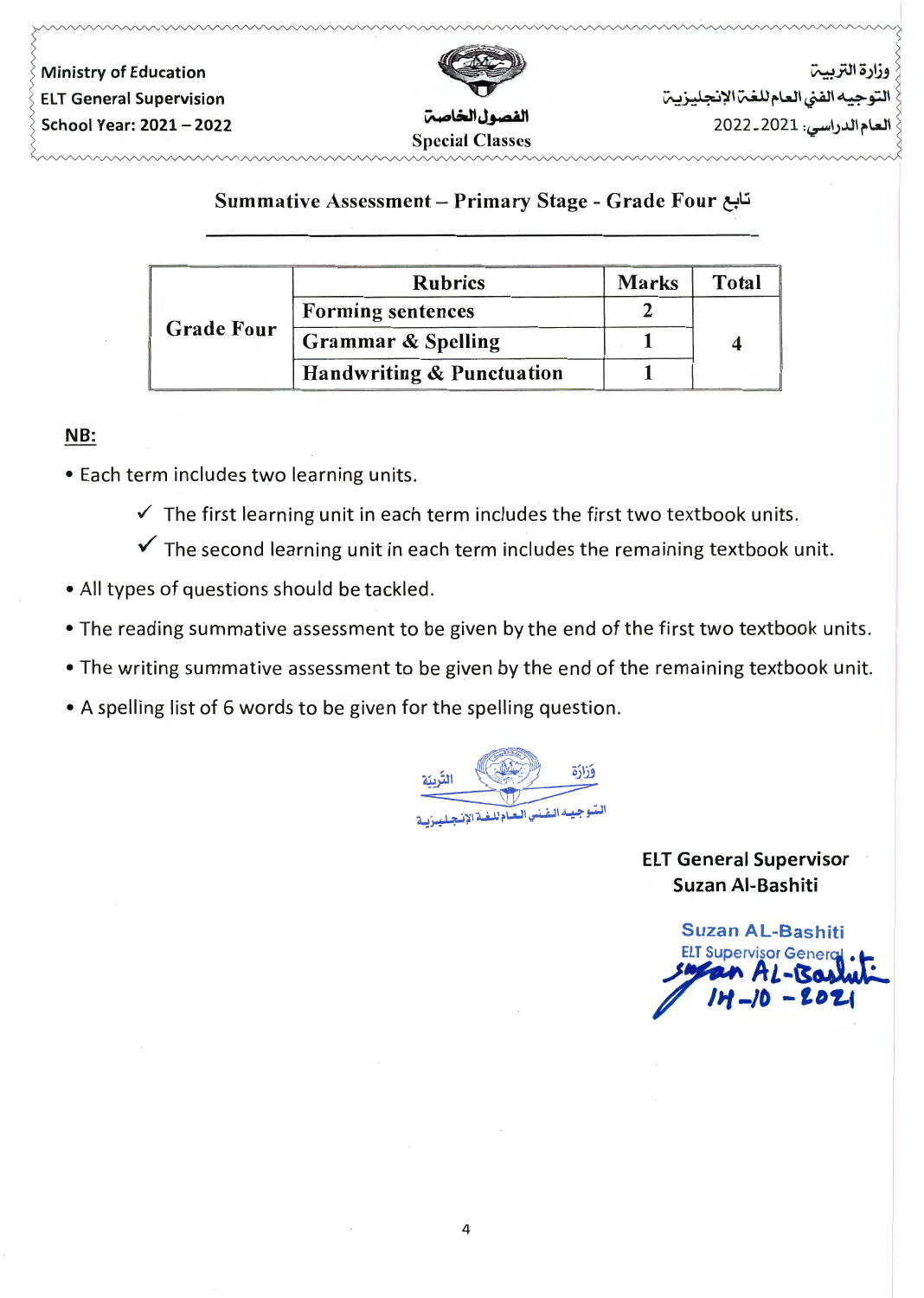

وزارة التربيت التوجيه الفنى العام للغت الإنجليزيت العام الدراسي: 2021 ـ 2022

## Summative Assessment (40 Marks) Primary Stage (Grade Five) First & Second Terms

## • Time Allowed: 40 minutes for each skill

| G.C         | <b>CS</b>                | <b>Types of questions</b>                                                                                                                                                           | <b>Item</b>    | Mark Total     |                |
|-------------|--------------------------|-------------------------------------------------------------------------------------------------------------------------------------------------------------------------------------|----------------|----------------|----------------|
| Reading     | 3.1<br>3.2<br>3.3<br>3.4 | I) Vocabulary<br>- Multiple choice question (a, b and c)<br><b>II</b> ) Reading Comprehension                                                                                       | $\overline{4}$ | $\mathbf{2}$   | 8              |
|             |                          | (An age-appropriate unseen text (e-mail / story / passage) of<br>$(50 - 70$ words & an indicative picture)<br>A) Multiple choice questions (a, b and c)<br>- Best title / Main idea | $\overline{4}$ | $\mathbf{2}$   | 8              |
|             |                          | - Synonym / Antonym<br>- Word reference<br>اره<br>التربيّة<br>- Locating explicit information<br>شا جيسه التفتنس التصادلان<br>B) True / False                                       | $\overline{2}$ | $\overline{2}$ | $\overline{4}$ |
|             |                          | <b>Total</b>                                                                                                                                                                        | 10             |                | 20             |
| G.C         | <b>CS</b>                | <b>Types of questions</b>                                                                                                                                                           | <b>Item</b>    | Mark Total     |                |
| riting<br>⋧ |                          | <b>III</b> ) Grammar<br>- Multiple choice question $(a, b \& c)$                                                                                                                    | 3              | $\overline{2}$ | 6              |
|             | 4.1<br>4.2<br>4.3<br>4.4 | IV) Writing<br>A) Write 4 sentences with the help of $(2)$ guide words and<br>a picture for each sentence.                                                                          | 4              | $\mathbf{2}$   | 8              |
|             |                          | B) Spelling:<br>Write the missing letters in words (pictures provided)                                                                                                              | $\overline{3}$ | $\overline{2}$ | 6              |
|             | Total                    |                                                                                                                                                                                     | 10             |                | 20             |
|             |                          | <b>Grand Total</b>                                                                                                                                                                  | 20             |                |                |